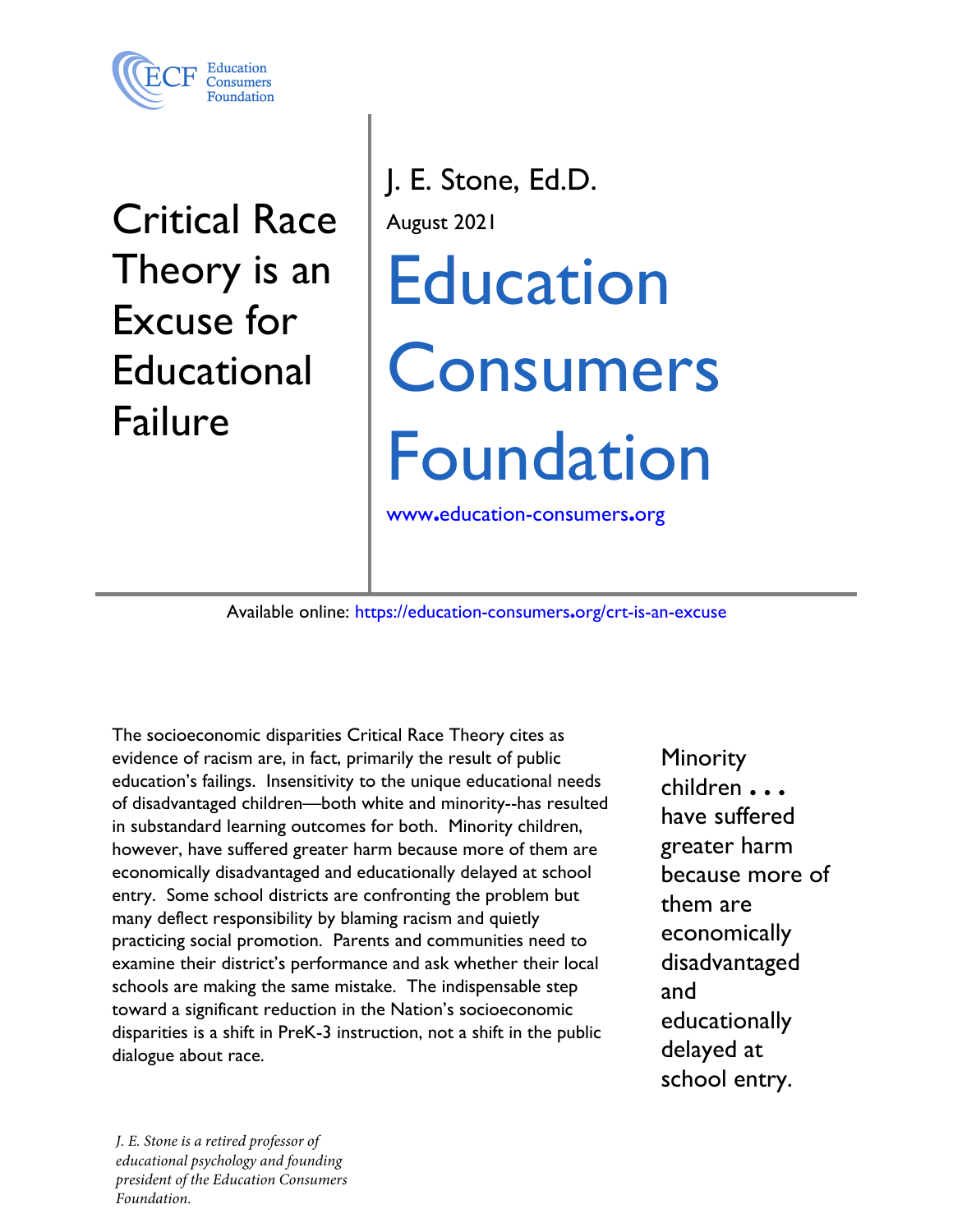Critical Race Theory (CRT) alleges that the nation's [racial inequities](https://inequality.org/facts/racial-inequality/) are the product of a social, economic, and political system that is stacked in favor of America's White majority.

Schools and other educational institutions have accepted this controversial premise and asserted that it is their duty to teach future generations how this situation came about and what steps are required to correct it. These include anti-racist [measures](https://www.learningforjustice.org/magazine/all-students-need-antiracism-education) that effectively require white students to embrace the CRT perspective or be socially and institutionally ostracized.

The [Education Consumers Foundation's](https://education-consumers.org/) (ECF) response to CRT is not focused on the specifics of CRT's allegations. Instead, it questions whether the [inequities](https://inequality.org/facts/racial-inequality/) cited by CRT as [evidence of](https://news.stanford.edu/2019/09/23/new-data-tool-shows-school-poverty-leads-racial-achievement-gap/)  [racism](https://news.stanford.edu/2019/09/23/new-data-tool-shows-school-poverty-leads-racial-achievement-gap/) are, in fact, the [result of racism.](https://www.brookings.edu/blog/brown-center-chalkboard/2020/01/20/the-achievement-gap-in-education-racial-segregation-versus-segregation-by-poverty/) Moreover, it makes the case that they are the result of public education's

*. . . questions whether the [inequities](https://inequality.org/facts/racial-inequality/) cited by CRT as evidence of racism are, in fact, the result of racism.* 

[failure](https://hechingerreport.org/schools-can-overcome-challenges-poverty-right-interventions/) to educate economically disadvantaged children.

ECF maintains that the type of instruction provided economically disadvantaged children consigns *both*

*White and minority students* to substandard educational outcomes and ultimately to the social and economic margins. The indispensable step toward a significant reduction in the Nation's socioeconomic disparities is to focus on early instruction, not shift attention to the public dialogue about race.

#### How the Inequities Arise

Economically disadvantaged students in [every state](https://education-consumers.org/the-tennessee-model/poverty-vs-student-achievement-and-ethnic-composition/) are burdened with poor schooling outcomes—outcomes that are [clearly r](https://www.aecf.org/resources/early-warning-confirmed)elated to the socioeconomic disparities between White and minority Americans.

Nationally, only 16% of *disadvantaged* Black fourth graders and 20% of Hispanics [read at a proficient level.](https://www.nationsreportcard.gov/reading/nation/achievement/?grade=4) Disadvantaged White students, at 34%, are only somewhat better off. By contrast, economically *advantaged* Black, White, and Hispanic  $4<sup>th</sup>$  graders achieve approximately double the **percentages** of their disadvantaged classmates.

Disadvantaged children of all races are not well served; but a far greater percentage of Black and Hispanic children, *both advantaged and disadvantaged*, are disabled by their schooling experience. Only 18% of *all* Black  $4<sup>th</sup>$  graders and 23% of all Hispanics are proficient in reading. By contrast, 45% of White students reach that level.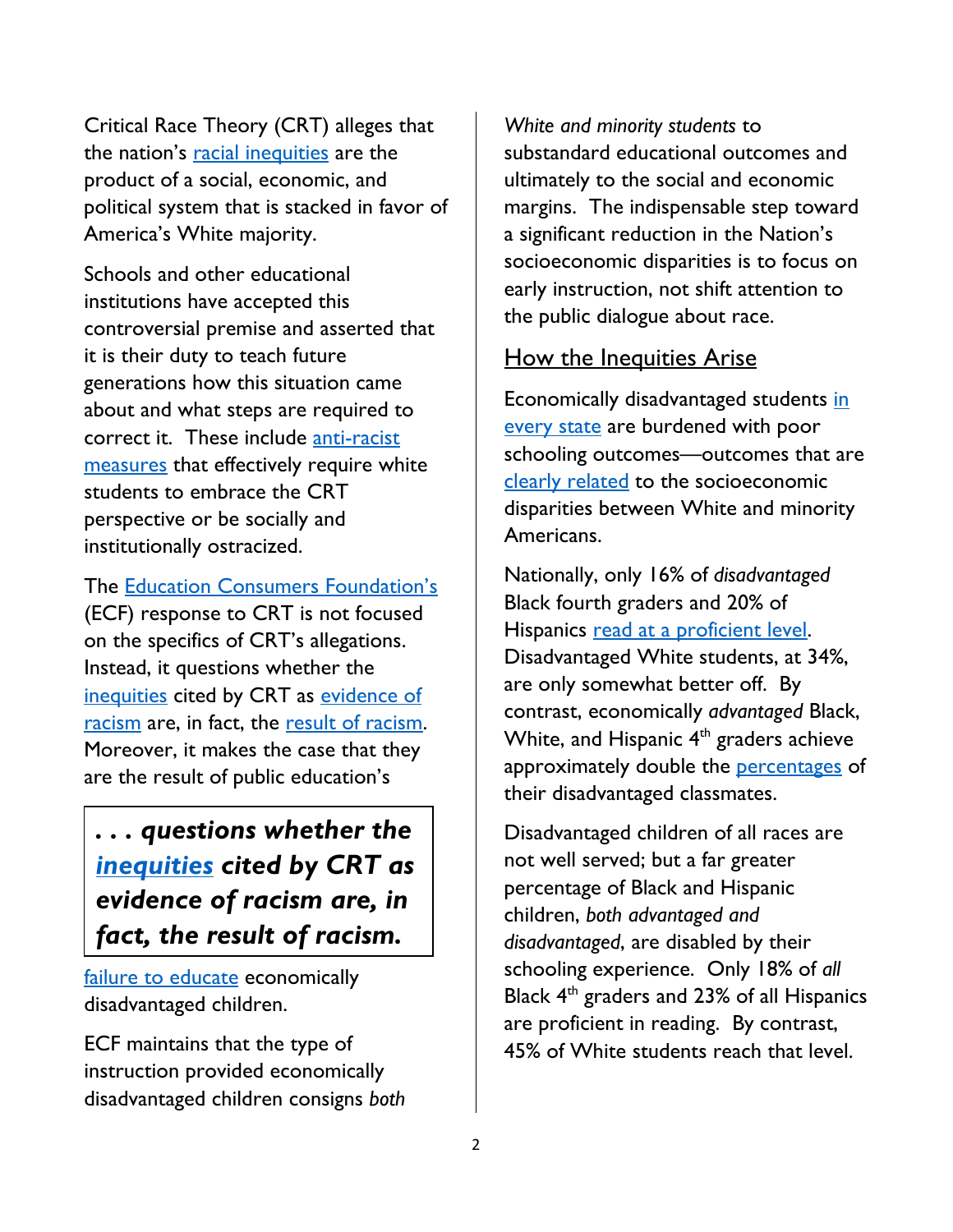Why? The source of the difference is not entirely clear but it appears to be due to the nature and extent of minority poverty. Seventy-five percent of Black fourth graders and 74% of Hispanics are identified as economically [disadvantaged—](https://www.nationsreportcard.gov/ndecore/xplore/NDE)as compared to only 32% of white students. Moreover, 15% of Black and 10% of Hispanic students

are classified as growing up in **extreme** [poverty](https://datacenter.kidscount.org/) --versus only 5% of Whites.

Bottom line: The initial reading scores of all economically disadvantaged students are [well below those of their](https://www.sciencedirect.com/science/article/abs/pii/S019339731730343X) [advantaged](https://www.sciencedirect.com/science/article/abs/pii/S019339731730343X) peers and the scores of Black and Hispanic children are the lowest. In order to reach grade level by grade 3, all three groups need instruction that produces more than one year of [achievement-growth per school year](https://www.emaze.com/@AQTQZCC/Annual-Growth-For-All-Students-Catch-Up-Growth-For-Those-Who-Are-Behind#!) during their earliest years of schooling.

Regrettably, both advantaged and disadvantaged students receive instruction that [minimizes](https://education-consumers.org/misdirected-teaching-failed-reform/) the goal of

# *. . . instead of catching up, disadvantaged students typically stagnate or fall further [below grade level](https://www.epi.org/publication/education-inequalities-at-the-school-starting-gate/)***.**

achievement gain. Thus, instead of catching up, disadvantaged students typically stagnate or fall further **below** [grade level](https://www.epi.org/publication/education-inequalities-at-the-school-starting-gate/) and eventually become part of the economic and educational disparities protested by CRT.

Educators [recognize these issues](https://kappanonline.org/data-children-math-reading-skills-kindergarten-learning-gap-pitts-kuhfeld/) but view them as an inevitable result of poverty—a perspective that is at odds with public education's [mission](https://files.eric.ed.gov/fulltext/ED503799.pdf) of overcoming the effects of poverty. Public funding for education was justified as a means of ensuring that all students would be able to live as self-sufficient citizens in a free society--regardless of the condition of their birth.

It is the failure of schools to carry out their mission, not systemic racism, that is manifestly responsible for the educational, economic, and racial disparities on which CRT's allegations are founded.

### Low Public Awareness Has Allowed **Schools to Avoid Accountability**

So long as parents and taxpayers are in [the dark,](https://education-consumers.org/j-e-stone-americans-know-little-local-school-quality-2/) there is no real accountability for public education's failure. States test students but schools interpret the findings to the school boards, the media, and the public. School board elections are held, but test results are never debated. Such data is little understood by the public and candidates are loath to alienate the teacher vote by pointing out weaknesses.

As a result, crippling and **costly** early outcomes go unnoticed, [social](https://www.publicschoolreview.com/blog/is-social-promotion-crippling-our-childrens-future-the-debate)  [promotion](https://www.publicschoolreview.com/blog/is-social-promotion-crippling-our-childrens-future-the-debate) is allowed to flourish, and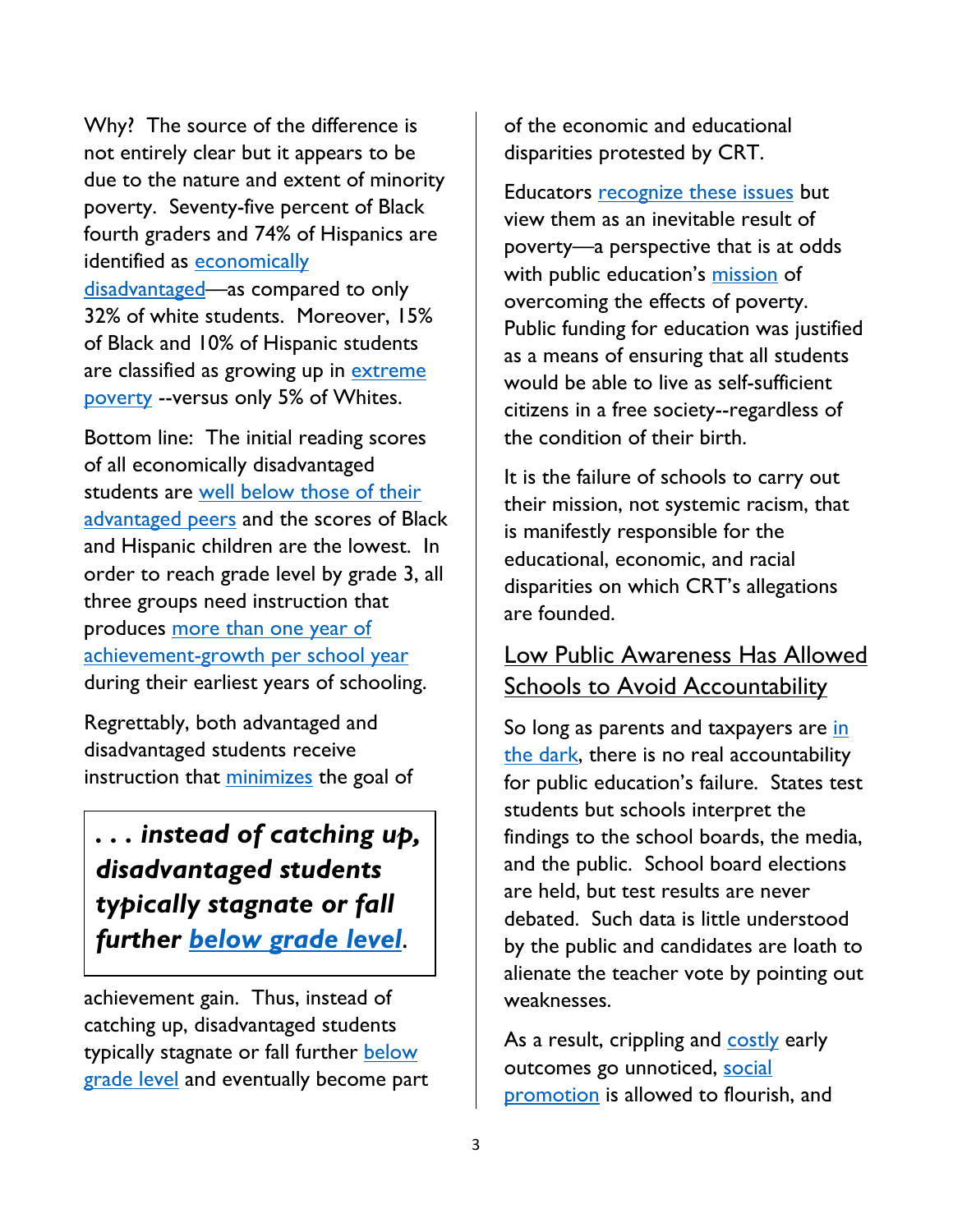socioeconomic disparities are perpetuated.

By deflecting public attention from education's real problems, CRT's allegations facilitate the ongoing inattention and neglect. Instead of a focus on teaching effectiveness, CRT shifts the public conversation to community-wide racism and invites school leaders to strike a virtuous pose by leading reform. From their perspective, agreeing with CRT may be a more comfortable choice than facing their own shortcomings and reckoning with the real problem—especially if parents and taxpayers don't squawk.

#### Are Your Local Schools Contributing to the Problem?

At a minimum, parents, policymakers, and the public should look at the [performance of local schools](https://education-consumers.org/school-performance-nationally/) and ask:

1. Have our schools contributed to the creation of the social and economic inequities denounced by CRT?

*[See your school](https://education-consumers.org/school-performance-nationally/) district here. Charts can be printed, expanded to posters, or converted to [bar graphs](https://education-consumers.org/allTNcharts/Davidson_County_Chart_2019.pdf).* 

2. If our schools are adding to the problem, should they not, first and foremost, be held accountable for fulfilling their core mission?

## What Schools Should be Doing

CRT has clearly been successful in highlighting societal inequities, but racism has no immediate relevance to the needed reforms. Meaningful change will require the replacement of ineffective

*If our schools are adding to the problem, should they not, first and foremost, be held accountable for fulfilling their core mission?* 

current practices with [research-based](https://projectngt.gse.harvard.edu/files/gse-projectngt/files/using_data_to_drive_instruction_data_july_2015.pdf) and [data-driven](https://projectngt.gse.harvard.edu/files/gse-projectngt/files/using_data_to_drive_instruction_data_july_2015.pdf) instruction.

The reason that children of poverty are not well served is that the kind of early instruction that would enable them to [grow at an accelerated rate](https://www.readingrockets.org/blogs/shanahan-literacy/how-much-reading-gain-should-be-expected-reading-interventions) has only recently been [offered by schools.](https://www.branchingminds.com/blog/2019/10/28/what-is-multi-tiered-system-of-supports-mtss) Indeed, the teaching practices historically employed by early childhood educators not only fail to stress student achievement, they minimize its [importance.](https://education-consumers.org/misdirected-teaching-failed-reform/)

For disadvantaged children, the failure to reach grade-level during their first four or five years of school virtually ensures an unsuccessful school career. Despite this need, most states have not, until recent years, even tested students until